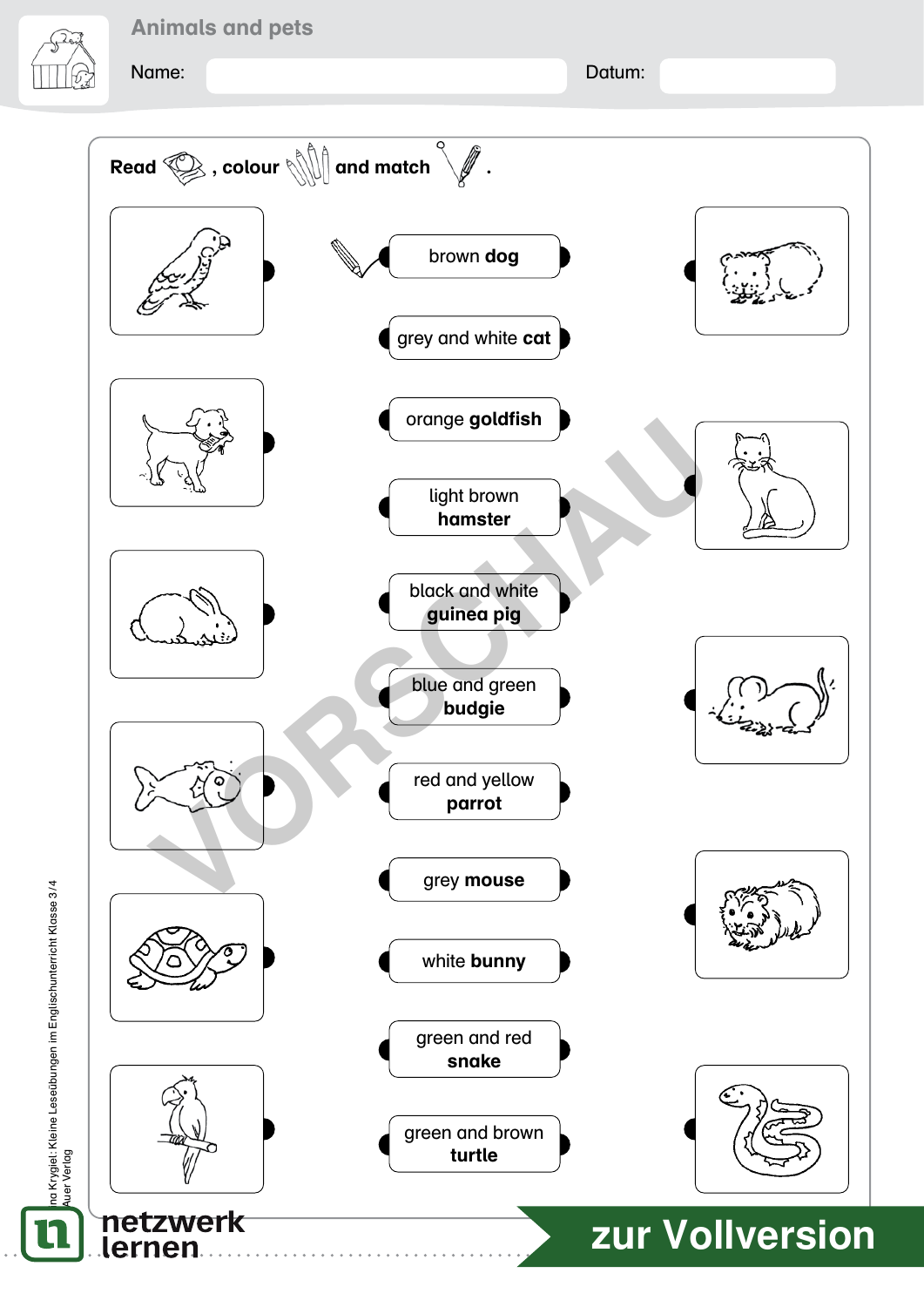Name: Datum:



The brown bunny likes the orange and green carrot.

The bunny sleeps in the bunny cage. The bunny cage is pink.

The orange goldfish lives in the blue fish tank.

The goldfish likes to eat his fish food from the green box.

The white and black dog likes to eat his brown dog food.

The dog house is in the garden. It is orange and brown.

The black cat likes to eat the cat food from the purple bowl.

The **litter box** is the toilet for the cat. It is **brown**.

The **basket** is the bed for the cat. It is red and yellow.

The green and yellow parrot lives in the red bird cage.

# 5 **[zur Vollversion](https://www.netzwerk-lernen.de/::28678.html)**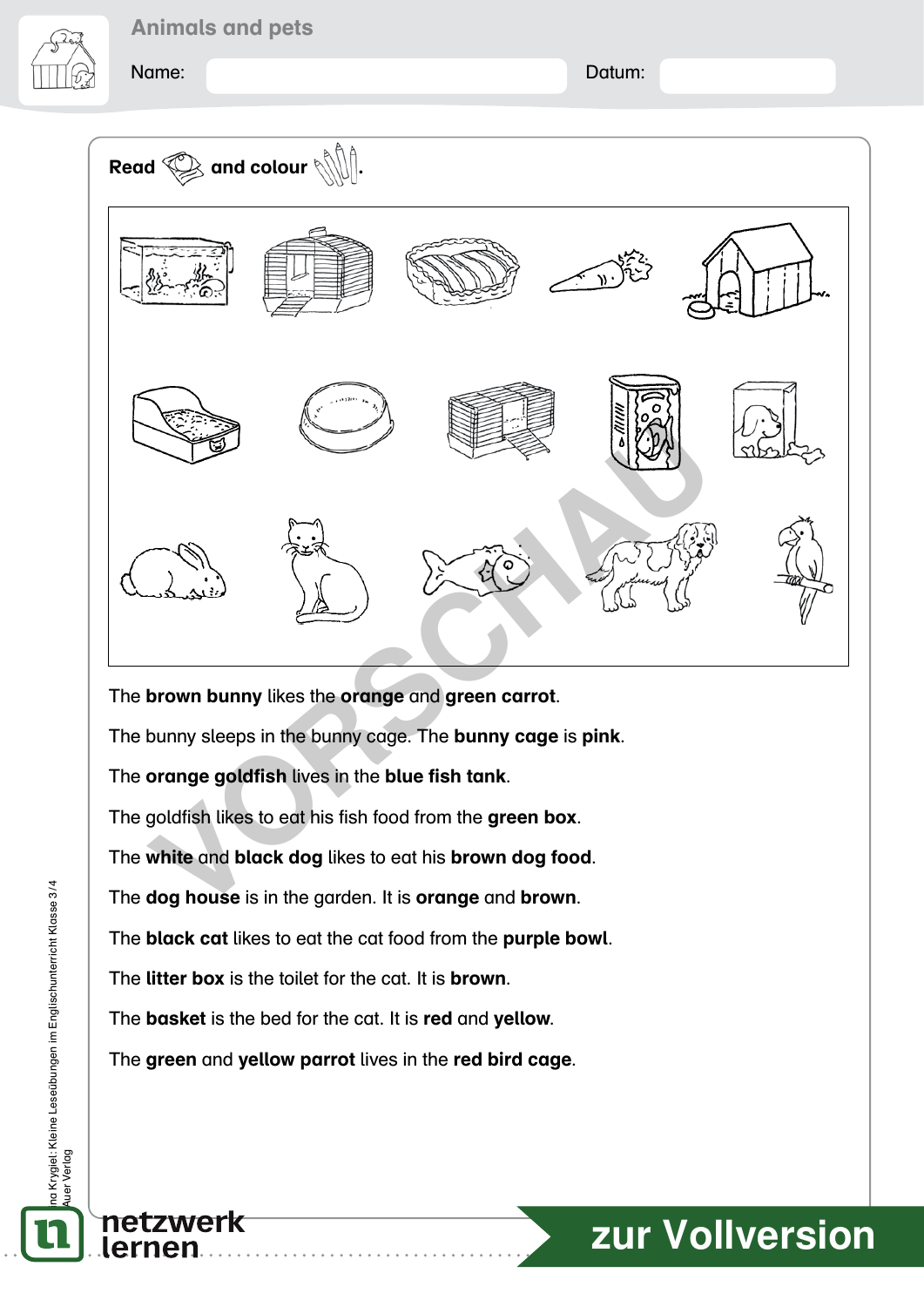Name: Name: Name: Name: Name: Name: Name: Name: Name: Name: Name: Name: Name: Name: Name: Name: Name: Name: Name: Name: Name: Name: Name: Name: Name: Name: Name: Name: Name: Name: Name: Name: Name: Name: Name: Name: Name: